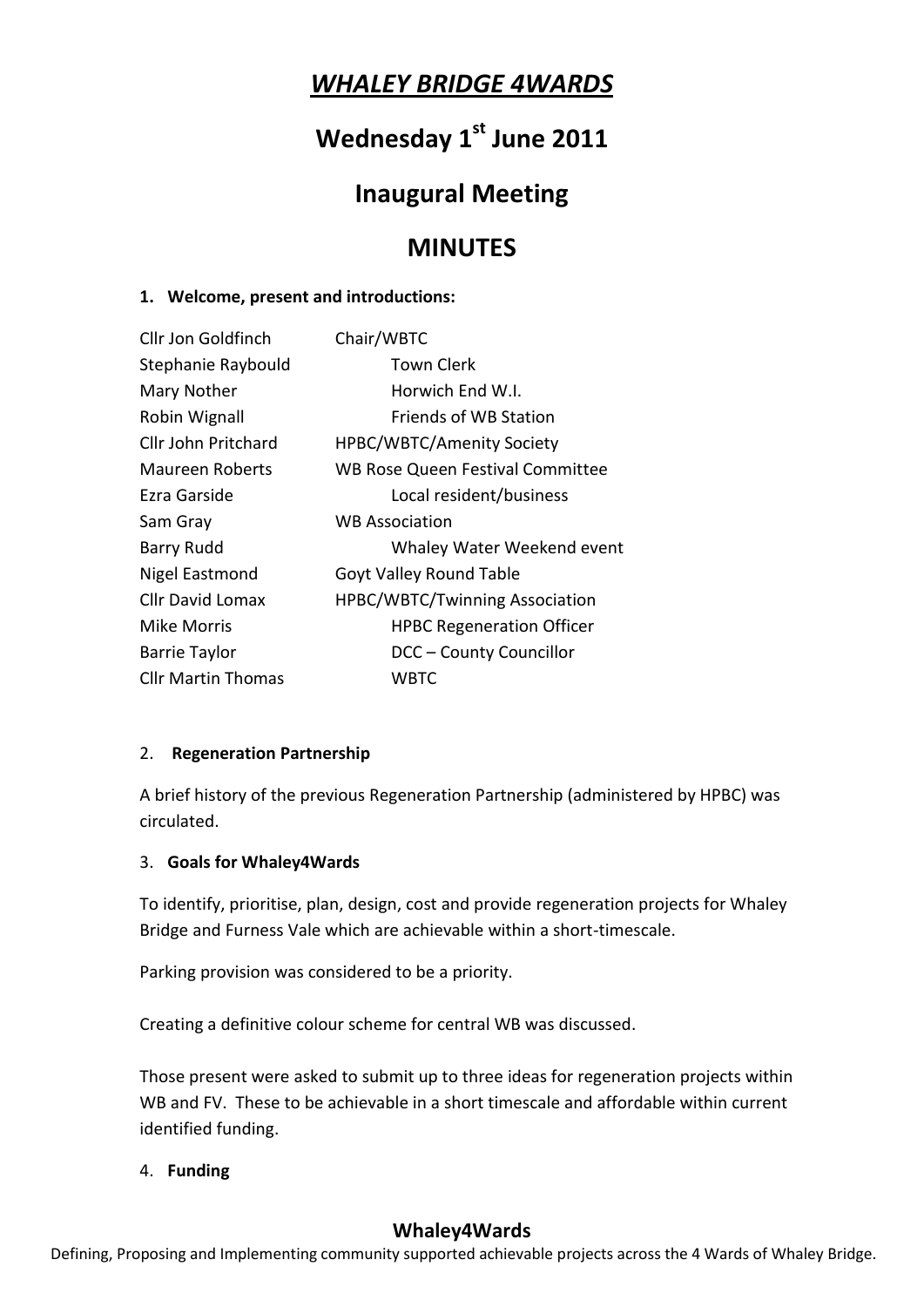Sources of funding:

Tesco Section 106 Agreement = £115,000 (85% for Whaley Bridge regeneration projects) to be released on completion of store extension.

**It was agreed that projects eligible for this funding should be initiated and managed by Whaley4Wards and not HPBC.**

Going Local Scheme (HPBC) = £40,000 to be divided between the four central areas. Eligibility and schemes with prior agreement from HPBC.

DCC – Small amount via member councillors (Cllr Barrie Taylor)

WBTC (possibly £2,000 initially)

Grant funding (e.g. Lottery and WREN)

Sponsorship (local business asked to sponsor portals, planters, website, etc.)

#### 5. **Projects**

Those identified at the meeting:

a) Parking provision

b) Improved public toilet

c) Improved communications/PR and publicity using modern technology and website.

d) Portals/village entry features and signage. (Chapel Road, Long Hill, Macclesfield Road, Whaley Lane and Buxton Road)

#### 6. **Organisation**

Chair: Cllr Jon Goldfinch Secretary: Cllr Martin Thomas Deputies: TBA

Press Officer: TBA (It was agreed to report on meeting to HP Radio) Working Groups: As required Relationship with WBTC: Stand-alone organisation but with advantageous financial connection (i.e. reclaiming VAT when applicable). Reporting back progress to WBTC at their monthly meetings.

Using WBA as umbrella organisation (for grant applications, etc.)?

## 6. **Date/venue for next meeting: Wed 22nd June 2011, 7pm, Mechanics Institute.**

**Suggestions for consideration: (not part of the minutes and not in any order of priority). Please submit further suggestions for projects asap.**

### **Whaley4Wards**

Defining, Proposing and Implementing community supported achievable projects across the 4 Wards of Whaley Bridge.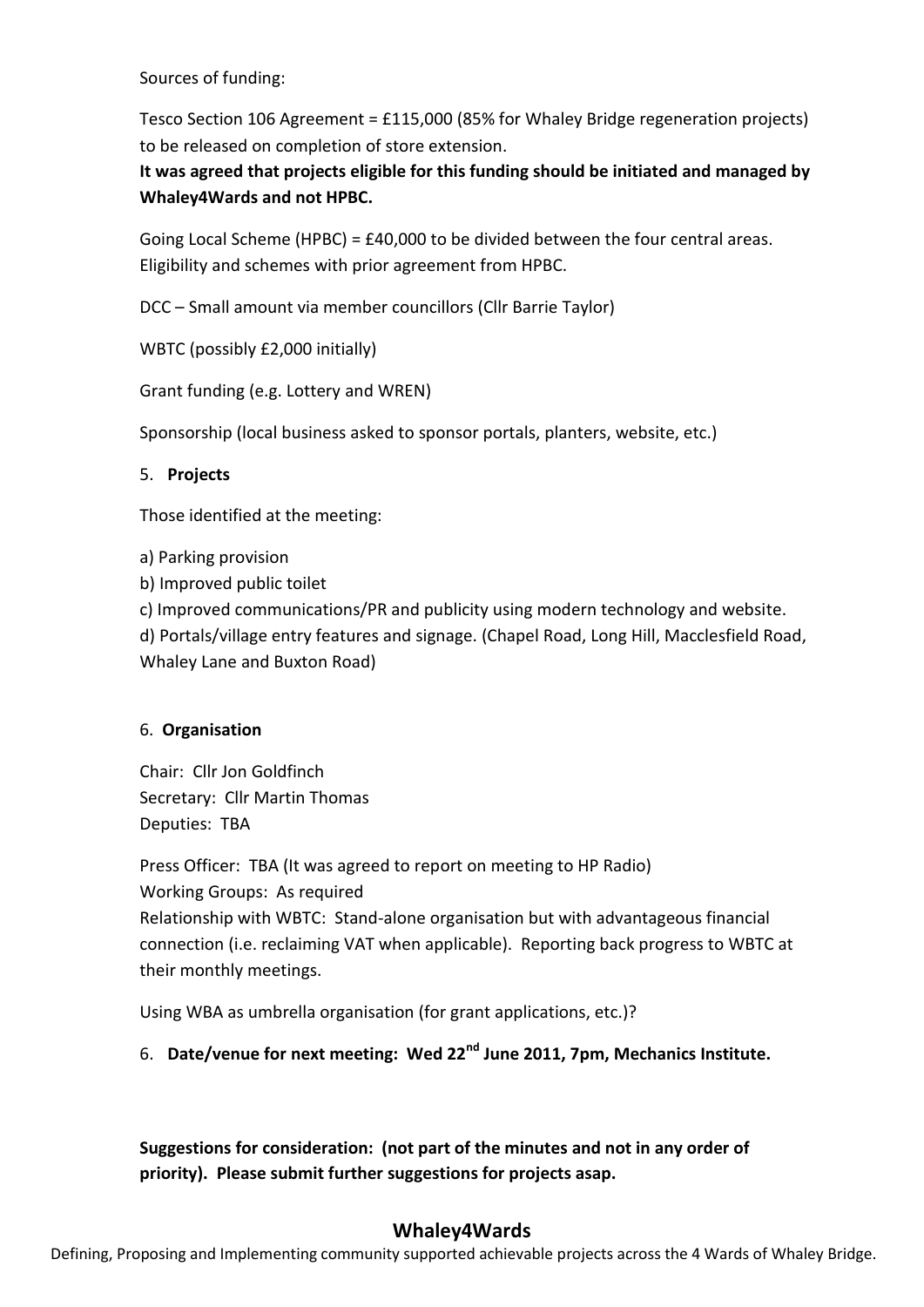- 1. Village entry features/portals
- 2. Highway verge planting and maintenance
- 3. Bridgemont roundabout redesign
- 4. Parking provision
- 5. Replacement bus shelters
- 6. Preserving historic features (e.g. Toddbrook Reservoir valve project)
- 7. Shop front improvements
- 8. Encourage new business for empty shops
- 9. Public toilet refurbishments
- 10. New Town Guide
- 11. Notice and interpretation boards
- 12. Railings/walls/street furniture upgrade and maintenance
- 13. Support for village events
- 14. Encourage tourism
- 15. Road junction improvements
- 16. Road and pavement surface improvements (road adoptions)
- 17. Coronation Rowan Project
- 18. Spring clean/town centre improvements (signs, graffiti removal, etc.)

19.